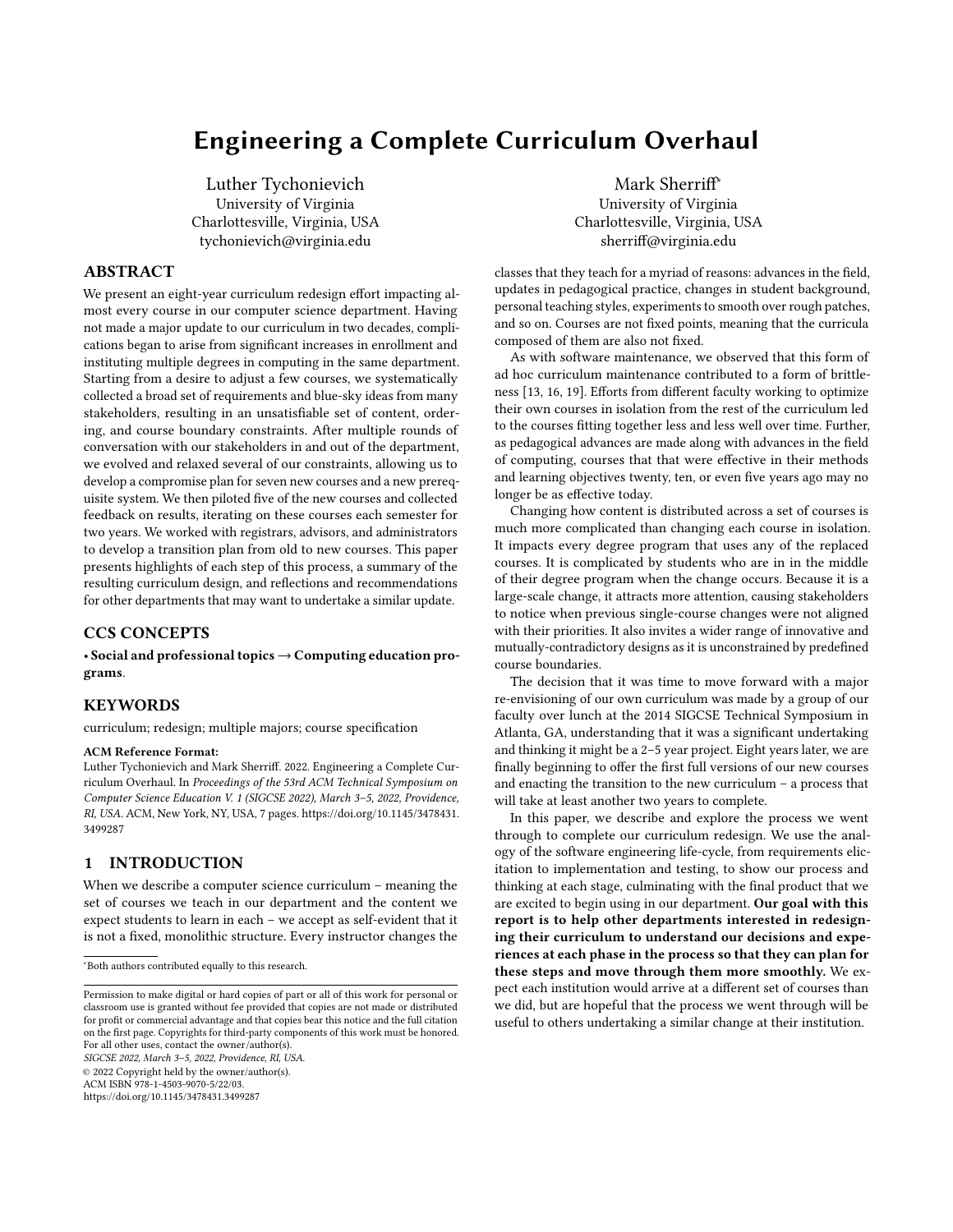# 2 RELATED WORK

There have been various reports providing curricular recommendations [\[2,](#page-6-4) [12,](#page-6-5) [25–](#page-6-6)[27\]](#page-6-7), implementing [\[17,](#page-6-8) [18\]](#page-6-9) and analysing those recommendations [\[11,](#page-6-10) [21,](#page-6-11) [29\]](#page-6-12), and surveying multiple curricula [\[3,](#page-6-13) [30\]](#page-6-14). While some of these have collected requirements and designed curricula, they have not addressed the process of implementing a curriculum change impacting multiple degrees and thousands of students.

Hoag described the creation and two revisions of a cybersecurity curriculum over the course of five years [\[15\]](#page-6-15). We describe a much slower process for changing a large, established CS curriculum with many stakeholders and constraints.

Others have reported efforts to design a curriculum to serve multiple stakeholders. Bills and Canosa analyzed the requirements of several computing disciplines and recommended first-year curriculum to serve them all [\[4\]](#page-6-16). Boisvert et al aligned the needs of high schools, colleges, and industry [\[6\]](#page-6-17). We describe a curriculum serving stakeholders across disciplines in our university; we also discuss the processes we used to implement the change after its design.

Many previous reports have discussed ways to infuse specific content into a curriculum [\[1,](#page-6-18) [5,](#page-6-19) [9,](#page-6-20) [14,](#page-6-21) [20,](#page-6-22) [28,](#page-6-23) [31,](#page-6-24) [34\]](#page-6-25). While our redesign does infuse ethical and social issues across the curriculum (see [§9.2.3\)](#page-5-0), our focus is on restructuring the curriculum as a whole.

# 3 CURRICULUM HISTORY

Our university is an R1 institution in the United States graduating around 4,000 undergraduates per year. When this revision project began in 2014, the Department of Computer Science had around 250 majors per class year across three degree programs – Bachelor of Science in Computer Science (BS CS), Bachelor of Arts in Computer Science (BA CS), and Bachelor of Science in Computer Engineering (BS CpE) [\[22](#page-6-26)[–24\]](#page-6-27). At this time, our department consisted of 28 faculty, including both tenure-track and teaching-focused. As of 2021, we have grown to around 700 majors per class year with roughly 45 active faculty<sup>[1](#page-1-0)</sup>.

The last major update to our curriculum occurred in 1989 when the BS CS was our only degree. That update placed a brand-new course, Program and Data Representation (PDR), in a central role in the curriculum. PDR introduced the various abstraction layers of computing, from registers up through advanced data structures, and was the sole prerequisite for almost all CS electives. Object orientation and digital logic design were taught in pre-PDR courses while most systems content (including pipelined architectures and operating system design), algorithms, software engineering, and computational theory were in required post-PDR courses.

Overall, the change and resulting curriculum was well-reasoned and well-accepted by both faculty and students. Subsequently, the curriculum was accredited by ABET and has been successfully reaccredited each cycle. The change garnered external praise and was often cited by our accreditors and industrial partners as a key component in our curriculum.

In subsequent years, we made many changes to the curriculum. Courses updated their content based on changes in the field; prerequisites changed to accommodate new degree programs; and many new courses were introduced. However, each change was localized to one or two courses and the overall structure of the BS CS curriculum remained unchanged.

Our BA CS degree is similar to the BS CS, but due to restrictions on the number of credits we can require, four of the required courses from the BS CS were omitted. BA students have the opportunity to take these courses, but they can graduate without them.

The BS CpE degree is jointly administered with the Department of Electrical and Computer Engineering, and contains a mix of Computer Science and Electrical Engineering courses as well as some CpE-specific courses. The CS portion of the BS CpE is similar to the BS CS, but they take networking instead of theory of computation and have a different computer architecture course sequence.

The CS courses in all three degrees are displayed in Figure [1.](#page-2-0)

# 4 WHY MAKE A CHANGE?

As we updated our curriculum in a series of local changes, each individually adequate, the cumulative effect slowly made the curriculum less cohesive. It gradually became evident that a full re-imagining of the curriculum was necessary. Several of the drivers of change are discussed below.

4.0.1 Challenges of Uniqueness. Our PDR course is not a model seen at many universities, and, while popular among our students, that difference proved an increasing problem over time. Having a unique course central to the degree program limited transfer students and study abroad opportunities. Its uniqueness made it hard for new faculty to teach the course and meant that faculty of subsequent courses often misunderstood prerequisite knowledge students gained in it. With growth and time, it became clear we needed to redistribute the material in this course.

4.0.2 Multiple Degree Programs. When our curriculum was last redesigned, it served only a single degree program, the BS CS.

Students in the BS CpE take a different course series to learn computer architecture, meaning the courses that depend on computer architecture have students enter with varying experience. Both the CS and CpE computer architecture courses have evolved since splitting, increasing that difference.

The BA CS was created to allow students in the university's College of Arts and Sciences to major in CS without transferring to the School of Engineering and Applied Sciences. The program was created as an Interdisciplinary Major, requiring fewer approvals but significantly limiting the number of credits it could require. Multiple prerequisites were adjusted to allow BA CS students to reach later courses without having taken courses in digital logic, computational theory, and advanced mathematics.

Because of the order in which degrees have been added, our curriculum is structured as a BS CS degree with accommodations for other programs. However, BA CS and BS CpE students represent well over half of our students. Non-major interest in CS classes has also grown, through both through the CS minor and through students in other majors being advised to take our classes. Our

<span id="page-1-0"></span><sup>&</sup>lt;sup>1</sup>We have many faculty who split time between two departments with dual appointments, making an exact count of CS faculty difficult.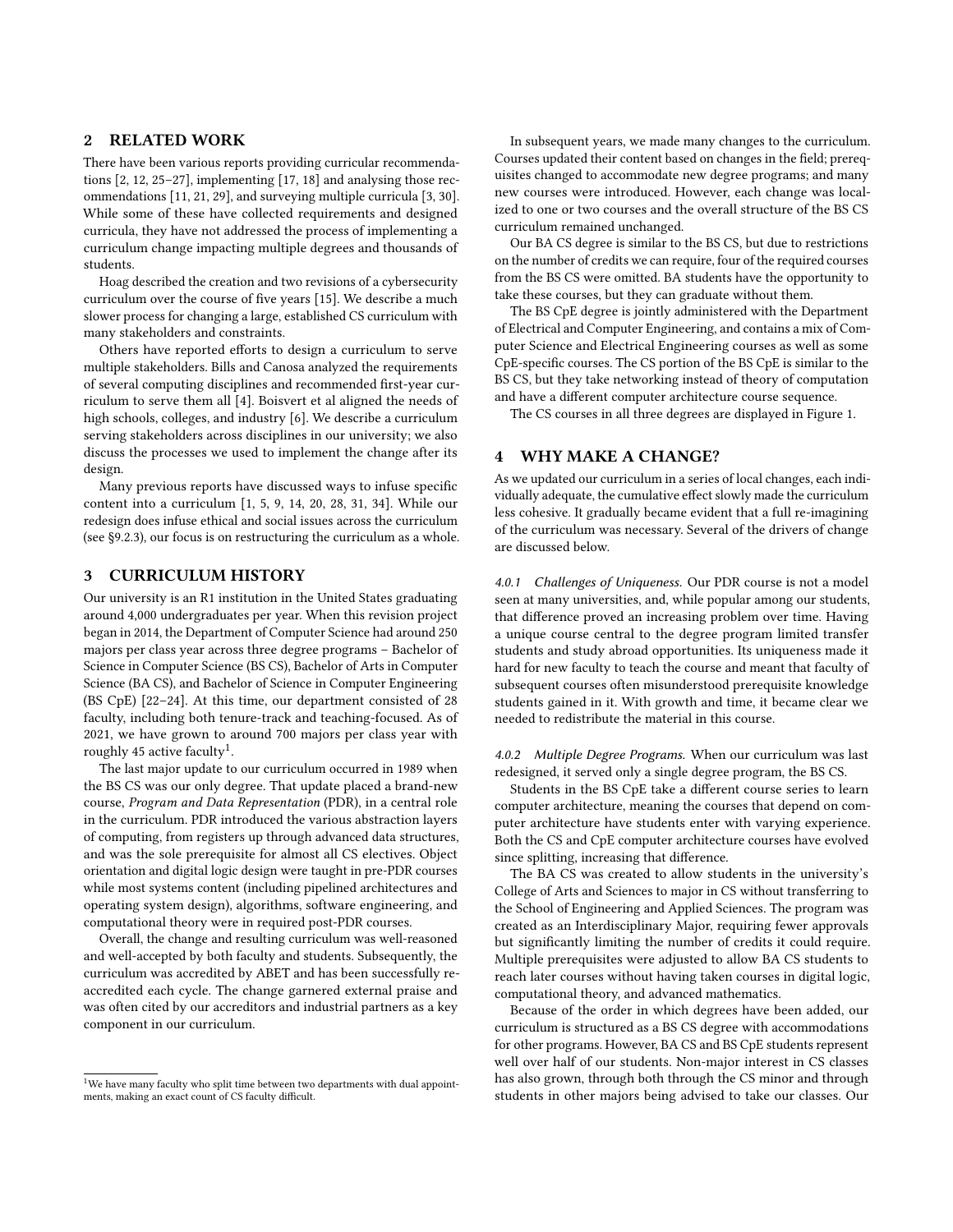<span id="page-2-0"></span>

Figure 1: Prerequisites before (on left) and after (on right) change. Heavy borders indicate courses required by the BS CS degree, shaded nodes by the BA CS degree, and rounded edges by the BS CpE degree. The BS CpE degree also has many additional courses administered by Electrical Engineering department (not shown), some of which can satisfy prereqs for CS courses.

students and course sequences no longer look like they did at the last major curriculum redesign.

4.0.3 Updated Pedagogy and Course Material. Significant advances have been made by SIGCSE and related communities over the past 30 years in understanding what makes the most effective CS pedagogy. Implementing new pedagogy in our courses sometimes adjusted the order and level of detail of different topics, accidentally weakening the alignment between courses.

Many new topics have become important in our field since 1989; as one example, 30 years ago curricular recommendations for security focused on user accounts and type checking, not vulnerabilities and encryption [\[32\]](#page-6-28). As the computing field has evolved, so have our courses, but in an ad hoc way, adding new topics and removing or de-emphasizing other topics to make room. The resulting curriculum has some topics in many places while other topics are not covered to our desired level of detail.

4.0.4 Teaching More Students. Our student body has increased more than tenfold since our last curriculum redesign, and some previous curricular designs that had been designed to create or capitalize on a sense of community, cooperation, or friendly competition did not scale to a much larger student body. Our student/faculty ratio has also increased by a factor of five, meaning practices based on individual faculty-student contact have not aged well. Undergraduate teaching assistants have been key to our adapting to this rapid growth, and both instruction and assessment have been adjusted to make the use of TAs more effective.

4.0.5 Teaching a More Diverse Students Body. Some students enter the university with much more computing experience than they did 30 years ago, and simultaneously we have made intentional strides to be more welcoming to students with less experience and more tech hesitation, leading to a much wider spread of incoming experiences. We have become a major service-course provider for the university, with half of all university students taking our introduction to programming course. Part of our success in attracting more diverse students has come in recruiting to the major from that introduction to programming course [\[7,](#page-6-29) [8\]](#page-6-30), resulting in an increased desire for it to be a good fit both for those who will never take another CS course and for those who intend to declare our majors $^2$  $^2$ . To best serve this wide range of students we've changed the focus of early courses, with ripple-on effects to later courses.

# 5 REQUIREMENTS ELICITATION (2014–2017)

Before we began designing the new curriculum, we needed to understand the goals and desires of our stakeholders. Specifically, wished to balance the varying objectives of multiple degree programs, faculty both in and out of CS, transfer students, administrators, accreditors, and industry partners. We elicited requirements from each, a multi-year process that included the following:

5.0.1 Reviewing ACM/IEEE CS2013 Curricular Recommendations. When we began redesigning the curriculum in early 2014, the CS2013 Curricular Recommendations [\[2\]](#page-6-4) had recently been released. Our undergraduate curriculum committee (UCC) began a two-part detailed review and curriculum audit based on those recommendations. Each UCC member was assigned a few Knowledge Areas from CS2013 and worked with instructors of relevant courses to evaluate how much of that material we currently taught. A report was generated [\[10\]](#page-6-31) and used in committee and faculty meetings to discuss possible changes in coverage. These meetings often resulted in decisions to more closely match CS2013, but sometimes we agreed that we liked our different levels of focus and would keep those differences going forward.

5.0.2 TA "Blue Sky" Exercises. Our department depends heavily on undergraduate teaching assistants, who enroll in a 1-credit training course [\[33\]](#page-6-32). For three years, we included a session in that course

<span id="page-2-1"></span> $2$ At our university, students declare their major 1-2 years after matriculating.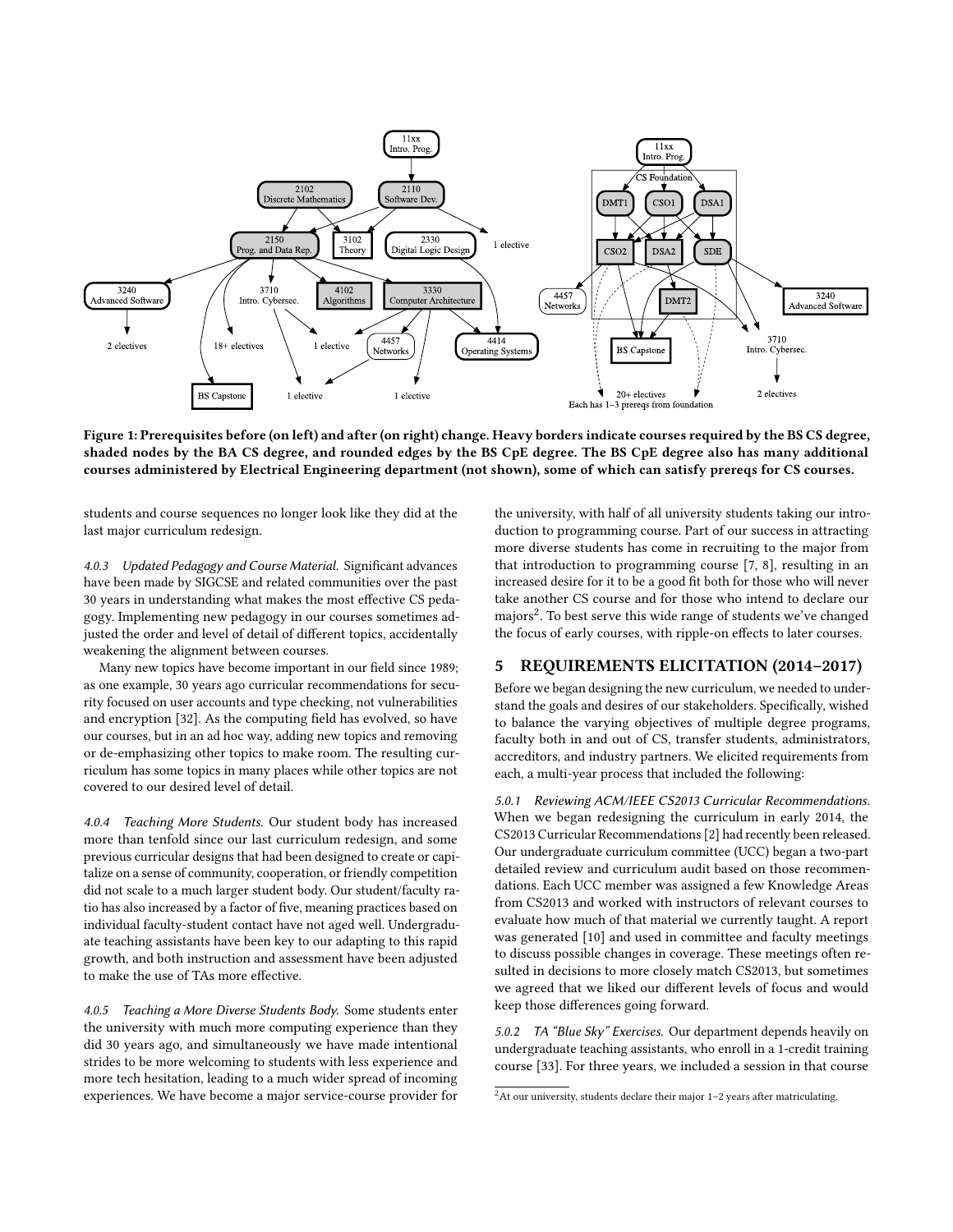where we explained the current curriculum, then had TAs design, describe, and defend changes to it. These sessions helped us discover material that was being repeated and prerequisite material that was not being taught; helped us understand our students' perspectives; and provided us with a wide variety of draft redesigns to consider.

5.0.3 Faculty Interviews. Not all faculty speak up in meetings or respond to open-ended emails, so we sent UCC representatives to visit with each faculty member and ask them about the curriculum and how it should change. This helped us better understand limitations of our current courses and directions for change.

A key insight from these interviews was that the set of topics our faculty considered to be "core" to CS was larger than we could hope to teach to all students. This insight, and a subsequent multimonth full-faculty discussion of what was "core" to CS, led us to change our plans and vocabulary from covering the "CS core" to defining the "CS foundation", the prerequisite knowledge required by multiple sub-fields of computing.

5.0.4 Degree Programs. Our courses have many clients, each of whom had some non-functional requirements. The BA CS degree needed to have prerequisites be no more than four-semesters deep. The BS CpE degree needed to offer alternate paths through parts of the curriculum to better integrate with electrical engineering courses. The computer science minor needed to let students reach a CS elective after only a few prerequisite courses. Our university has a matriculation agreement with our state's community college system, making alignment between their courses and ours desirable. Roughly a dozen other degree programs use one or two of our courses, each with different objectives from them.

Discovering these requirements involved conversations with deans, administrators, and faculty from many departments. The resulting set was not readily satisfiable, so additional meetings were needed to learn which were hard constraints we needed to meet and which were less rigid and could be changed with limited impact on the respective programs.

#### 6 DESIGN (2017–2018)

As we began to understand our requirements, we started brainstorming ways of better meeting them. This proceeded in two phases.

Phase 1 explored high-level course content and prerequisite structures. We used a whiteboard with magnets for courses connected by lines for prerequisites and notes about content on the side. We invited faculty to view and modify this representation, which helped them express their ideas in their areas of interest without losing sight of the whole. Phase 1 ended with general consensus on the set of new courses.

Phase 2 fleshed out those courses in committees. Committees were formed for each group of related courses and were staffed by faculty who had taught that subject in the recent past. Committee processes varied, but generally operated with a committee chair proposing drafts of course content and using the committee as a brainstorming and advising group.

Throughout the design process we often faced the need to compromise between competing requirements. Some common competing interests include:

- Tightly integrated courses vs. flexibility to use a different subset of courses in each degree program.
- Innovative designs vs. compatibility with other programs.
- Deep understanding of basics vs. covering more topics.

We resolved each compromise based on our estimation of need and ability in our context. Some of these resolutions were very specific negotiations between the instructors of a course under design and a course or degree program that would depend on it, finding new homes for important material that would not fit in one of our courses. We expect each institution going through this process will resolve these conflicts in an individual way.

# **IMPLEMENTATION AND TESTING** (2018–2020)

Changing our curriculum involved changes to courses and to university systems.

#### 7.1 Piloting New Courses

To test changes to our courses, we ran a two-year pilot study of our new courses. A pilot was needed to refine the new courses in single-section offerings and to gain faculty buy-in prior to rolling out the new courses at the full 3–4-sections-per-semester scale. A full discussion of the pilot is beyond the scope of this report, but a few highlights of our pilot process may be useful to others considering doing their own curriculum redesign pilot.

Because content was moving between courses, it was important for each student to either take all the piloted courses or none of them. That requirement effectively created two concurrent kinds of CS students: those taking the standard courses and those in the pilot. Those in the pilot required separate advising by specific pilot-aware academic advisors; separate academic requirements, implemented as a multi-step exception process in the university record keeping designed in consultation with a registrar; and caseby-case academic planning for students who failed a pilot course or were otherwise unable to complete the pilot and needed to finish their requirements with non-pilot courses.

All students who entered the pilot needed to be in the same position in their academic journey in the same semester. Students on the usual path in our curriculum generally would be at that point in a Spring semester, while those either ahead or behind would be at that point in a Fall semester. We chose to start the pilot in a Fall semester to ensure we learned how well the courses worked for less-standard students.

We ran the pilot twice in two consecutive years, incorporating changes from the first year into the second year's offerings. The repeated offering helped us refine the courses and made us more comfortable with them as our new requirements. However, repeating the pilot created a significant PR problem: the first year pilot students were so vocal in their appreciation of the new courses that in the second year the student rumor mill labeled the students in the pilot as specially privileged. As that reputation grew, we found it important to change the conversation to emphasize the pilot as primarily an experimental reordering of material instead of emphasizing that it was an update and improvement. That said, this word-of-mouth positive reputation was helpful in convincing more stakeholders that the change was positive and worth the effort.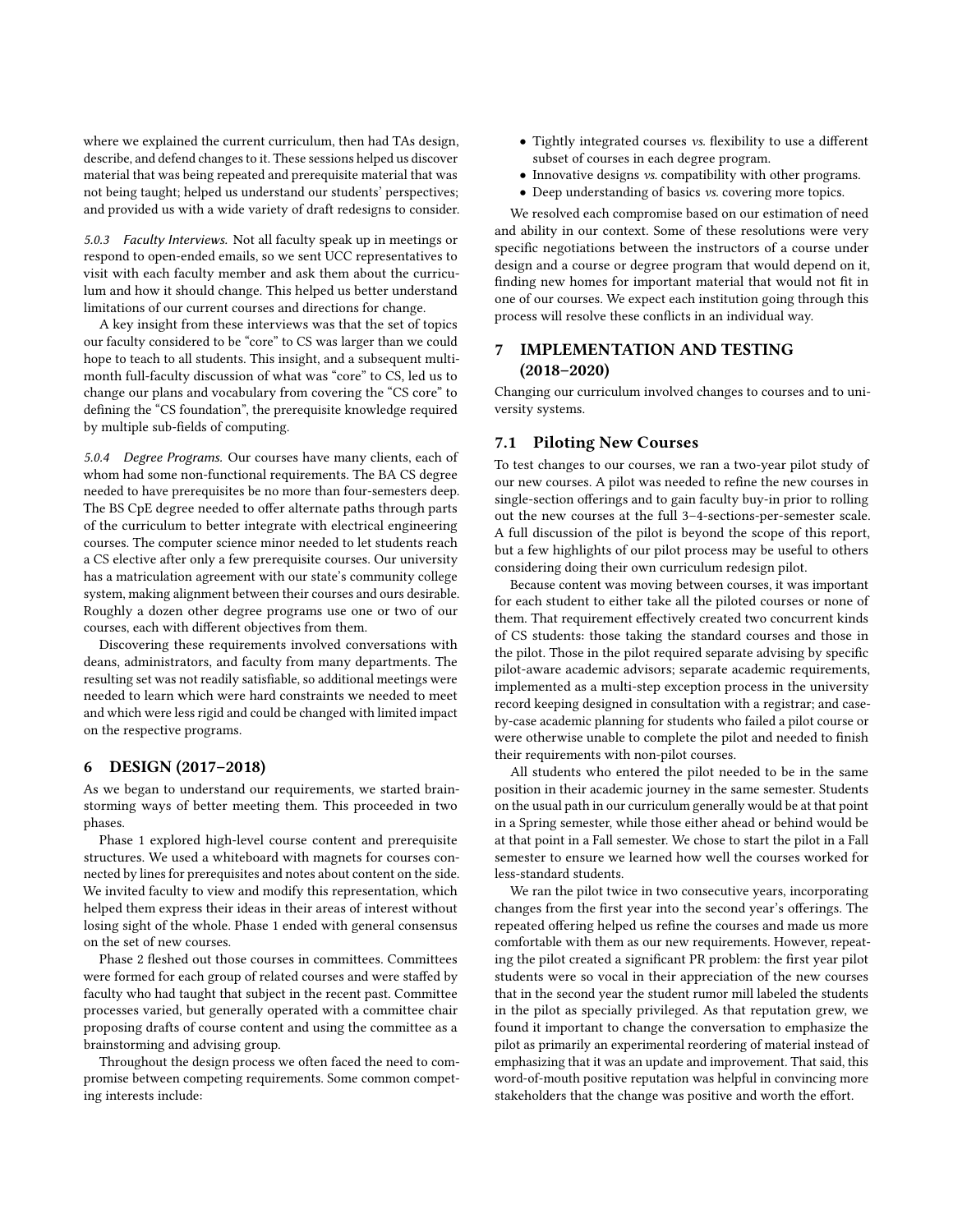# 7.2 Updating Rules

Changing university systems was a multi-tiered process. As a statesponsored school, there were as many as five different levels of approval to go through $^3$  $^3$ , a process that took more than a year after the design was finalized. More importantly, if less visibly, we spent many hours iterating with registrars and deans and directors of other degree programs to ensure that the new courses were properly coded, that orientation materials were available for them, that we had transition plans handling students who had some of the old courses and wanted to take some of the new courses, and so on.

Beginning conversations early, listening carefully, and making adjustments that seemed small to us but were important to others helped this process go forward without any significant obstacles.

## 8 DELIVERY (2021 ONWARD)

Final approval of the new courses was given during the 2020–2021 academic year, with the new curriculum rules for the BS CS going into effect for the 2021–2022 academic year. Due to approvals needed at the state level $^4$  $^4$  and from multiple departments, we anticipate the new curriculum rules for the BA CS and BS CpE degrees to go into effect for the 2022–2023 academic year. The first non-pilot versions of the new courses will be offered in the fall of 2021.

In designing the transition path, we first identified which new courses were close enough to current courses that students could take either one and still have a reasonable expectation of having learned the prerequisite content needed for subsequent courses. That still left a set of six courses in the old curriculum whose content had been redistributed over five courses in the new curriculum in a way that made mixing the two inadvisable.

We then created a schedule of when each new course would first be offered and when each old course would last be offered and moved through it for each degree program, ensuring that regardless of which semester a student first took a course in either sequence, all of the remaining courses in that sequence would be available to them. After several iterations, we found a schedule that meets this goal with most courses being offered with only a single semester of overlap between old and new offerings, a level manageable within our current course staffing process.

#### 9 NEW CURRICULUM OVERVIEW

#### 9.1 Introduction to Programming

We changed our introduction to programming courses (CS1) early in the curriculum design process because clear requirements impacting only a few courses emerged early in the process. Prior to the change, CS1 taught basic object-oriented programming in Java, an approach that did not serve the needs of non-majors. After the change, CS1 teaches basic imperative programming with functional decomposition and basic debugging skills; it is formally languageagnostic, thought most sections teach Python. While designed to help non-majors, other departments, and transfer students, this change has also proven popular among CS faculty.

# 9.2 The CS Foundation

We identified seven courses as the new CS Foundation. All of these depend on CS1, and collectively they provide the prerequisite knowl-edge for almost all<sup>[5](#page-4-2)</sup> CS electives.

The foundation is divided into two levels: the first level depends only on Introduction to Programming, while the second level depends on the first level of foundation courses. The prerequisite chain of the courses (new and old) is presented in Figure [1.](#page-2-0)

9.2.1 First Level. The first level of the foundation intentionally consists of courses that are similar to courses taught in our local community colleges and in many other institutions. We want these courses to be easy to fill with transfer credit.

- Data Structures and Algorithms 1 DSA1 is similar to other a data structures in Java courses, including searching and sorting algorithms and basic asymptotic analysis. DSA1 also introduces statically-typed languages and the use of an IDE. DSA1 includes a brief introduction to threads and concurrency to queue up the topic for later courses.
- Discrete Math and Theory 1 DMT1 is similar to other discrete mathematics courses. It is more proof-oriented than some other offerings, emphasizing prose proof construction, mathematical induction, and conversion between English and Math, as well as introducing sets, functions, and logic. DMT1 includes a brief introduction to state machines, which are used to explain topics in later courses.
- Computer Systems and Organization 1 CSO1 is an introductory systems course, covering binary, assembly, and C. CSO1 also teaches how to use command-line tools and manual pages. Not all schools offer a course like CSO1, but our faculty deemed it important for many fields, including security, cyberphysical systems, and emerging architectures.

9.2.2 Second Level. The second level foundation courses build off the first with the joint goal that all the major prerequisite knowledge needed by an introductory electives in any subfield of computer science is covered by some combination of these courses. Unlike the first level, alignment with other programs was not a design objective.

- Data Structures and Algorithms 2 DSA2 is similar to many algorithms courses, covering the implementation and analysis of common greedy, dynamic programming, and graph algorithms. DSA2 also covers the basic concepts of machine learning: the structure of data-driven algorithms generally, the use of training and test data, and and introduction to neural networks.
- Discrete Math and Theory 2 DMT2 is primarily a computational theory courses, covering languages and machines, computability, and complexity classes. Because it has DSA2 as a prerequisite, it includes analysis of specific nontrivial algorithms and algorithm families. Because it has CSO1 as a prerequisite, it discusses unclocked digital circuits as an example of a realistic non-Turing-complete computational model. DMT2 also serves as the course where students learn how to design their own proofs.

<span id="page-4-0"></span> ${}^{3}{\rm The}$  number of approval levels varies between the College of Arts and Sciences and the School of Engineering and Applied Science, and both were required to change the BA CS and BS CS.

<span id="page-4-1"></span><sup>&</sup>lt;sup>4</sup>The BA CS changes required state approval due to transitioning from an Interdisciplinary Major to a stand-alone program.

<span id="page-4-2"></span><sup>&</sup>lt;sup>5</sup>The exception is tightly-coupled course sequences, such as Introduction to Cybersecurity being a prerequisite to two advanced security courses.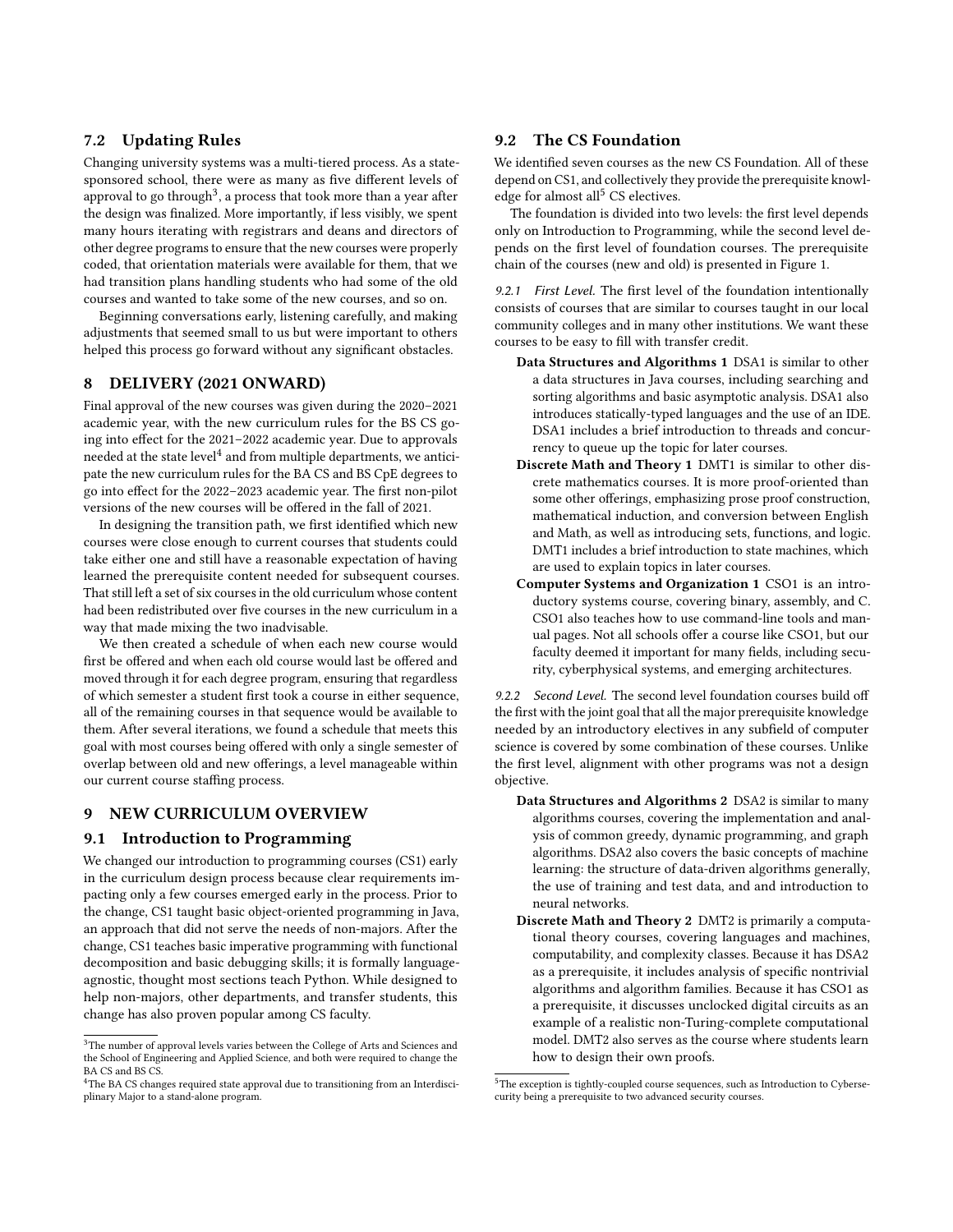- Computer Systems and Organization 2 CSO2 is a second systems course, covering concepts needed to understand hardware-based exploits like Meltdown, crpytographic protocols like HTTPS, and performance optimizations like lockfree concurrent and cache-aware data structures. Major topics come from architecture (caches, out-of-order processors, and virtual memory), operating systems (kernel vs user mode, atomic operations and synchronization, and permission lists), and networking (sockets, TCP/IP, and HTTP).
- Software Development Essentials SDE serves as an introduction to software engineering and the development of software projects. Topics include object-oriented design, the development lifecycle, unit testing, data languages like XML and JSON, and the basics of databases and SQL. SDE also teaches tools including testing frameworks, source control systems, and automated build tools.

<span id="page-5-0"></span>9.2.3 Crosscutting Concerns. During the design of the new curriculum, some topics were discussed and found most appropriate to distribute across all foundations courses instead of putting them in just one single course.

Ethical and social issues are essential for all CS students. To ensure all students see these topics, even those who take only a few CS courses, each foundation course has specific ethical and social issues it covers. These topics are selected to be motivated by and related to that course's content; for example, CSO1 teaches the command-line so one of its topics is the equity conflict inherent in "power-user interfaces" (like command-lines) that give more power to those who have the resources necessary to learn them.

We want students to gain proficiency in some programming language at a level greater than they'd gain in a single semester. Because of this, DSA1, DSA2, and SDE all have a non-functional requirement that all of their programming be done in the same language (currently Java).

#### 9.3 Electives

Most computing elective courses in our old curriculum identified one course – Program and Data Representation – as the only prerequisite. With the new CS Foundation, we were able to create much more fine-grained prerequisites for upper-level electives, allowing students to potentially take them earlier in their program, while simultaneously taking the enrollment pressure and potential stress out of a perceived "weed-out course." We also anticipate the new structure will help faculty better understand what students come in to their course knowing.

## 10 LESSONS LEARNED

In our eight-year (and still ongoing) experience with evaluating and redesigning our curriculum, there are some key lessons that we learned that we believe may aid other departments who want to undertake a similar undertaking.

10.0.1 Listen to All of Your Stakeholders. As we began to engage with faculty, students, accreditors, administration, staff, and industry partners, it became increasingly clear that every group of stakeholders had their own needs and insights. If we had only worked with just the computer science faculty, we would have

overlooked numerous potential opportunities and issues that could arise from the new curriculum.

10.0.2 Take Your Time to Get it Right. There is a definite desire when going through a curriculum change to just "get it done," particularly if there is momentum from the faculty and students. However, there are numerous concerns that have to be addressed at each phase of the process. Establish a timeline and goal for your effort, identifying key dates for when the different phases should be completed, and work toward those goals. Be realistic with yourself with how long it will take to complete each phase. It is better to take longer and ensure that all stakeholders are on board and invested in the changes rather than to try to push through quicker.

10.0.3 Avoid Confusing or Controversial Naming. We learned early on that small things, such as calling the set of required courses "core" classes, can quickly become rallying points for those that are resisting change. This problem also arose with the original names and numbers selected for the new Foundation courses. When these difficulties begin to appear, immediately work with the parties involved to determine what they believe a proper name should be. Not only will you hopefully avoid the problem, but the parties involved may feel even more invested in the process.

10.0.4 Pilot New Courses. Piloting new courses is a major undertaking, but one that is well worth it if you have the time and resources. Since we were creating new courses, we wanted to make sure that the structure and delivery of the material matched with the expected learning outcomes. Piloting the courses also led to positive word-of-mouth about the upcoming curriculum changes and students asking when they could start the new courses. While we encourage piloting new courses, departments need to consider potential difficulties that will arise:

- What happens if a student fails a pilot course?
- How will exceptions in student records be handled?
- Who will do advising for these students?
- How will you gather feedback and use that to improve the courses?

10.0.5 Plan for a Long Transition. Similar to taking your time while designing the new curriculum, know that there is often not an opportunity to just "switch over" all students into a new curriculum. Plan out how many semesters you will need to teach previous courses and how you will introduce the new courses. You will also need to create new advising material to guide new students into the new curriculum instead of starting to take older courses. Share these plans with administration and, more importantly, any studentfacing staff members in the department and registrar's office. These individuals often take the brunt of student questions and will need up-to-date information to aid them.

#### ACKNOWLEDGMENTS

While the authors led this effort, it would not have happened without the support of more than 150 contributors, including faculty, students, and especially our long-suffering and infinitelyaccommodating student-facing staff. Thanks also to our department leadership who remained committed even as our initial two-year brainstorm turned into a ten-year process.